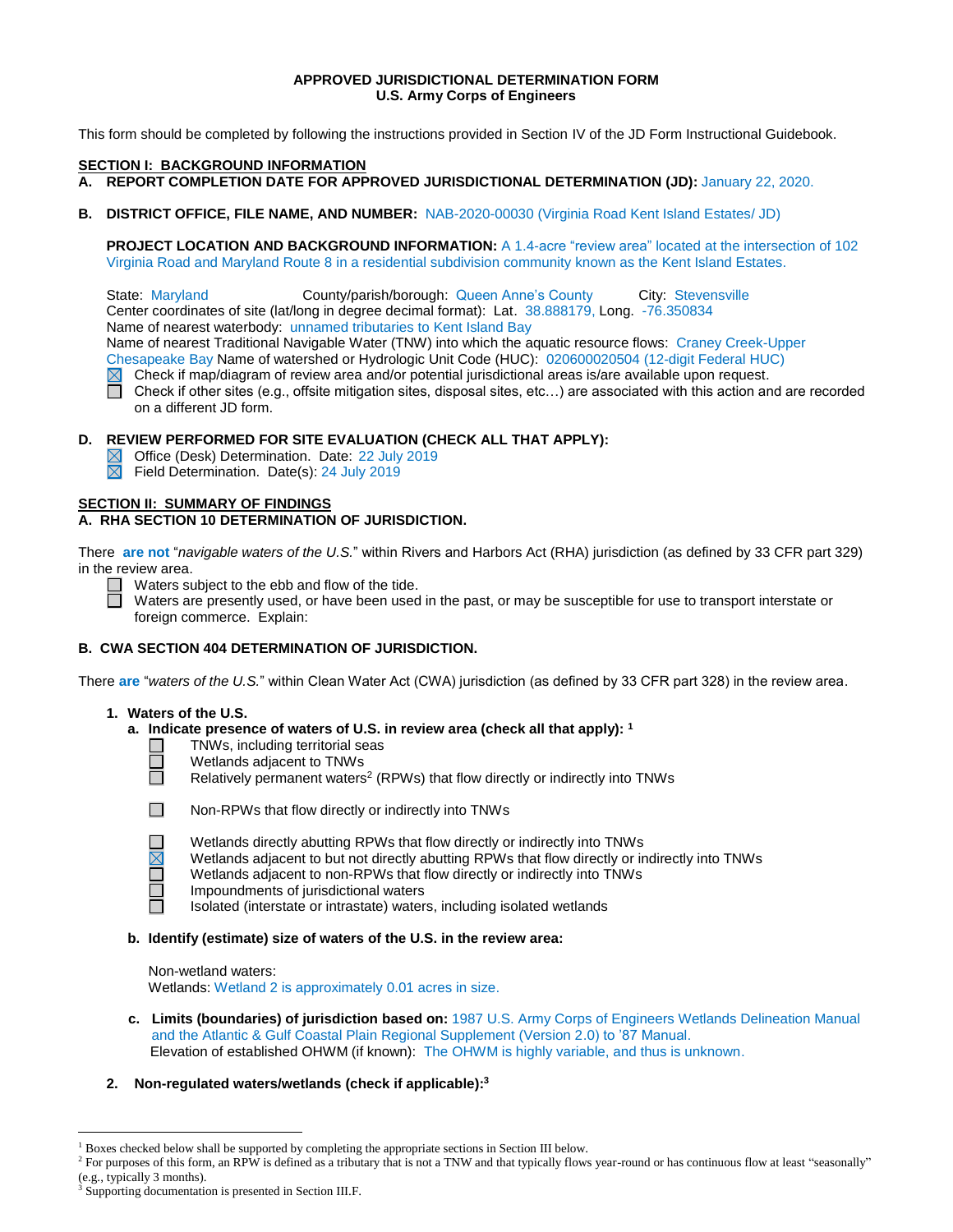$\boxtimes$  Potentially jurisdictional waters and/or wetlands were assessed within the review area and determined not to be jurisdictional. Explain: Wetland 1 (0.03 acres) is a depression located along the northern property boundary of the review area with no surface water connection on aerial maps, ground photos, topographic/landscape position, or LiDAR. Defined in Section 3C below.

#### **SECTION III: CWA ANALYSIS**

# **A. TNWs AND WETLANDS ADJACENT TO TNWs**

**The agencies will assert jurisdiction over TNWs and wetlands adjacent to TNWs. If the aquatic resource is a TNW, complete Section III.A.1 and Section III.D.1. only; if the aquatic resource is a wetland adjacent to a TNW, complete Sections III.A.1 and 2 and Section III.D.1.; otherwise, see Section III.B below**.

**1. TNW** 

Identify TNW:

Summarize rationale supporting determination:

#### **2. Wetland adjacent to TNW**

Summarize rationale supporting conclusion that wetland is "adjacent":

#### **B. CHARACTERISTICS OF TRIBUTARY (THAT IS NOT A TNW) AND ITS ADJACENT WETLANDS (IF ANY):**

**This section summarizes information regarding characteristics of the tributary and its adjacent wetlands, if any, and it helps determine whether or not the standards for jurisdiction established under** *Rapanos* **have been met.** 

**The agencies will assert jurisdiction over non-navigable tributaries of TNWs where the tributaries are "relatively permanent waters" (RPWs), i.e. tributaries that typically flow year-round or have continuous flow at least seasonally (e.g., typically 3 months). A wetland that directly abuts an RPW is also jurisdictional. If the aquatic resource is not a TNW, but has year-round (perennial) flow, skip to Section III.D.2. If the aquatic resource is a wetland directly abutting a tributary with perennial flow, skip to Section III.D.4.** 

**A wetland that is adjacent to but that does not directly abut an RPW requires a significant nexus evaluation. Corps districts and EPA regions will include in the record any available information that documents the existence of a significant nexus between a relatively permanent tributary that is not perennial (and its adjacent wetlands if any) and a traditional navigable water, even though a significant nexus finding is not required as a matter of law.**

**If the waterbody<sup>4</sup> is not an RPW, or a wetland directly abutting an RPW, a JD will require additional data to determine if the waterbody has a significant nexus with a TNW. If the tributary has adjacent wetlands, the significant nexus evaluation must consider the tributary in combination with all of its adjacent wetlands. This significant nexus evaluation that combines, for analytical purposes, the tributary and all of its adjacent wetlands is used whether the review area identified in the JD request is the tributary, or its adjacent wetlands, or both. If the JD covers a tributary with adjacent wetlands, complete Section III.B.1 for the tributary, Section III.B.2 for any onsite wetlands, and Section III.B.3 for all wetlands adjacent to that tributary, both onsite and offsite. The determination whether a significant nexus exists is determined in Section III.C below.**

**1. Characteristics of non-TNWs that flow directly or indirectly into TNW**

# **(i) General Area Conditions:**

 Watershed size: Drainage area: Average annual rainfall: Average annual snowfall:

#### **(ii) Physical Characteristics:**

 $\overline{a}$ 

- (a) Relationship with TNW:
	- $\Box$  Tributary flows directly into TNW.
	- $\boxtimes$  Tributary flows through 2 tributaries before entering TNW.

Project waters are 1.5-2 (or less) river miles from TNW. Project waters are 1 (or less) river miles from RPW. Project waters are 1 aerial (straight) miles from TNW. Project waters are 1 aerial (straight) miles from RPW.

<sup>4</sup> Note that the Instructional Guidebook contains additional information regarding swales, ditches, washes, and erosional features generally and in the arid West.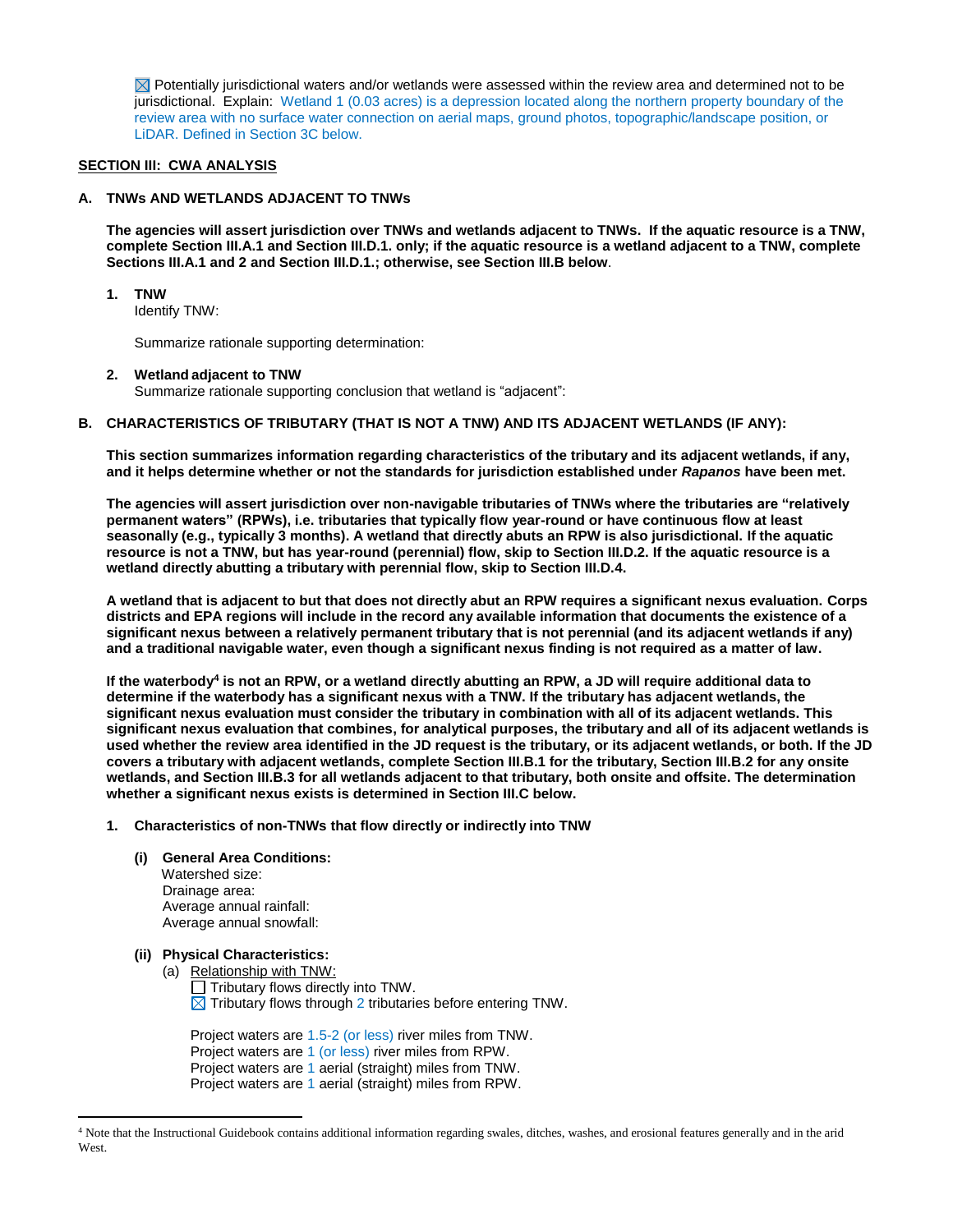Project waters cross or serve as state boundaries. Explain: .

Identify flow route to TNW<sup>5</sup>: Waters leave project site flowing south via a non-RPW artificial waterway vegetated in warm seasonal perennial grass species ending 0.792 linear miles from Wetland 2 along the northern property boundary into Wetland 1 at the southeastern corner of the property boundary beneath Virginia Road via a culvert beneath the 40-foot wide right-of-way easement and becomes an open intermittent stream, the non-RPW which both wetlands drain to. The non-RPW waterway then connects off-site with a RPW approximately 0.77 miles downstream before the waterway connects to Carter Creek, roughly 0.46 miles, which is a tidal tributary to the larger Chesapeake Bay, a TNW.

Tributary stream order, if known:

(b) General Tributary Characteristics (check all that apply):

**Tributary** is: □ Natural

 $\boxtimes$  Artificial (man-made). Explain: the non-RPW that the waters are conveyed through is a grassed waterway exiting the site via a culvert beneath Virginia Road.  $\overline{\boxtimes}$  Manipulated (man-altered). Explain: The open stream non-RPW is located immediately downstream of the outlet beneath Virginia Road.

**Tributary** properties with respect to top of bank (estimate):

Average width: Average depth: Average side slopes:

Primary tributary substrate composition (check all that apply):

| $\Box$ Silts      | $\Box$ Sands              | $\Box$ Concrete |
|-------------------|---------------------------|-----------------|
| $\Box$ Cobbles    | <b>□ Gravel</b>           | <b>Nuck</b>     |
| $\Box$ Bedrock    | Vegetation. Type/% cover: |                 |
| □ Other. Explain: |                           |                 |

Tributary condition/stability [e.g., highly eroding, sloughing banks]. Explain: Tributary geometry: Tributary gradient (approximate average slope):

(c) Flow:

 $\overline{a}$ 

Tributary provides for: intermittent, but not seasonal flow.

Estimate average number of flow events in review area/year: 20 (or greater)

Describe flow regime: intermittent.

Other information on duration and volume:

Surface flow is: discrete and confined. Characteristics: channelized and visible.

Subsurface flow:

 $\Box$  Dye (or other) test performed: N/A.

Tributary has (check all that apply):

| Bed and banks                                               |                                            |
|-------------------------------------------------------------|--------------------------------------------|
| $\Box$ OHWM <sup>6</sup> (check all indicators that apply): |                                            |
| clear, natural line impressed on the bank                   | the presence of litter and debris          |
| changes in the character of soil                            | destruction of terrestrial vegetation      |
| shelvina                                                    | the presence of wrack line                 |
| vegetation matted down, bent, or absent                     | sediment sorting                           |
| leaf litter disturbed or washed away                        | scour                                      |
| sediment deposition                                         | multiple observed or predicted flow events |
| water staining                                              | abrupt change in plant community           |
| other (list):                                               |                                            |

<sup>5</sup> Flow route can be described by identifying, e.g., tributary a, which flows through the review area, to flow into tributary b, which then flows into TNW. <sup>6</sup>A natural or man-made discontinuity in the OHWM does not necessarily sever jurisdiction (e.g., where the stream temporarily flows underground, or where the OHWM has been removed by development or agricultural practices). Where there is a break in the OHWM that is unrelated to the waterbody's flow regime (e.g., flow over a rock outcrop or through a culvert), the agencies will look for indicators of flow above and below the break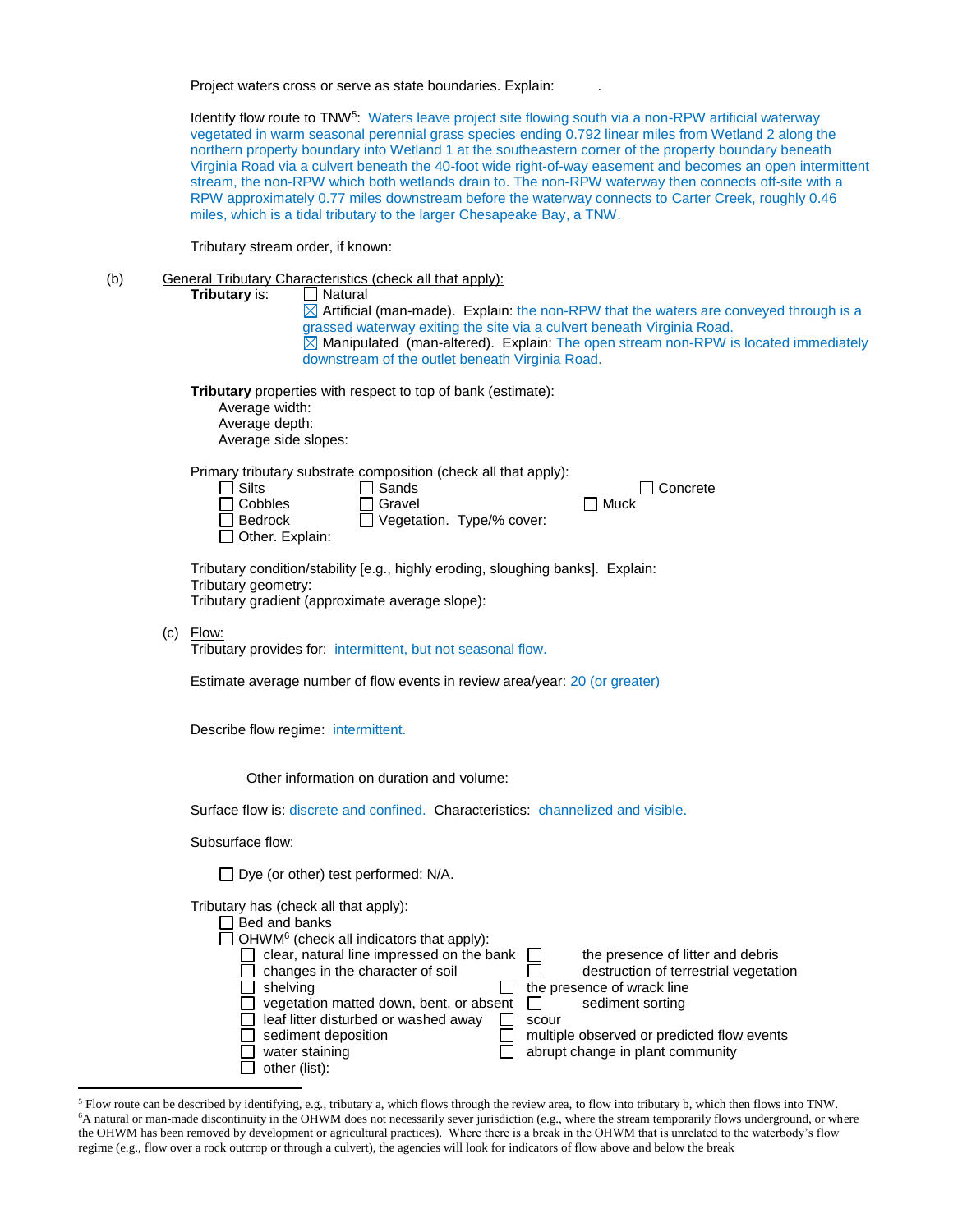Discontinuous OHWM.<sup>7</sup> Explain: N/A.

If factors other than the OHWM were used to determine lateral extent of CWA jurisdiction (check all that apply):

 $\Box$  Mean High Water Mark indicated by:<br> $\Box$  survey to available datum;  $\Box$  oil or scum line along shore objects  $\Box$  survey to available  $\Box$  fine shell or debris deposits (foreshore)  $\Box$  physical markings;  $\Box$  fine shell or debris deposits (foreshore)<br> $\Box$  physical markings/characteristics

 $\overline{\Box}$  vegetation lines/changes in vegetation types.

# **(iii) Chemical Characteristics:**

Characterize tributary (e.g., water color is clear, discolored, oily film; water quality; general watershed characteristics, etc.). Explain:

Identify specific pollutants, if known:

 $\Box$  tidal gauges  $\Box$  other (list):

# **(iv) Biological Characteristics. Channel supports (check all that apply):**

- $\Box$  Riparian corridor. Characteristics (type, average width):
- Wetland fringe. Characteristics:
- $\Box$  Habitat for:
	- $\Box$  Federally Listed species. Explain findings:
	- $\Box$  Fish/spawn areas. Explain findings:
	- $\Box$  Other environmentally-sensitive species. Explain findings:
	- $\Box$  Aquatic/wildlife diversity. Explain findings:

#### **2. Characteristics of wetlands adjacent to non-TNW that flow directly or indirectly into TNW**

#### **(i) Physical Characteristics:**

- (a) General Wetland Characteristics:
	- Properties:
		- Wetland size: 0.01 (cumulative) acres.

Wetland type. Explain: paulustrine emegent nontidal (PEM1A).

Wetland quality. Explain: Not defined in delineation. Wetland 1-2 are located adjacent to man-made roadside drainage ditches in mapped hydric soils series (Whitemarsh) and meeting F3 depleted matrix soil indicator.

Project wetlands cross or serve as state boundaries. Explain:

(b) General Flow Relationship with Non-TNW: Flow is: Ephemeral Explain: Seasonal flow.

Surface flow is**:** Ephemeral

Characteristics: Surface water connections can be seen on county level LiDAR and aerial imagery extending from the identified wetlands into the grassed waterway, which terminate in a RPW, unnamed tributary to Carter Creek, which connects with the Chesapeake Bay, a TNW.

Subsurface flow:Explain findings:  $\Box$  Dve (or other) test performed:

- (c) Wetland Adjacency Determination with Non-TNW:
	- $\Box$  Directly abutting
	- $\boxtimes$  Not directly abutting

 $\boxtimes$  Discrete wetland hydrologic connection. Explain: Wetland 2 has unbroken surface or shallow subsurface connection to jurisdictional waters observed during the 24 July 2019 site visit. Wetland 2 surface water was observed exiting the site via a series of man-made conveyances including an on-site roadside drainage ditch and culvert crossing, both of which were excavated/installed in hydric soils and drain headwater wetland features.

- $\Box$  Ecological connection. Explain:
- $\Box$  Separated by berm/barrier. Explain:
- (d) Proximity (Relationship) to TNW Project wetlands are 1-2 river miles from TNW. Project waters are 1 (or less) aerial (straight) miles from TNW. Flow is from: wetland to navigable waters.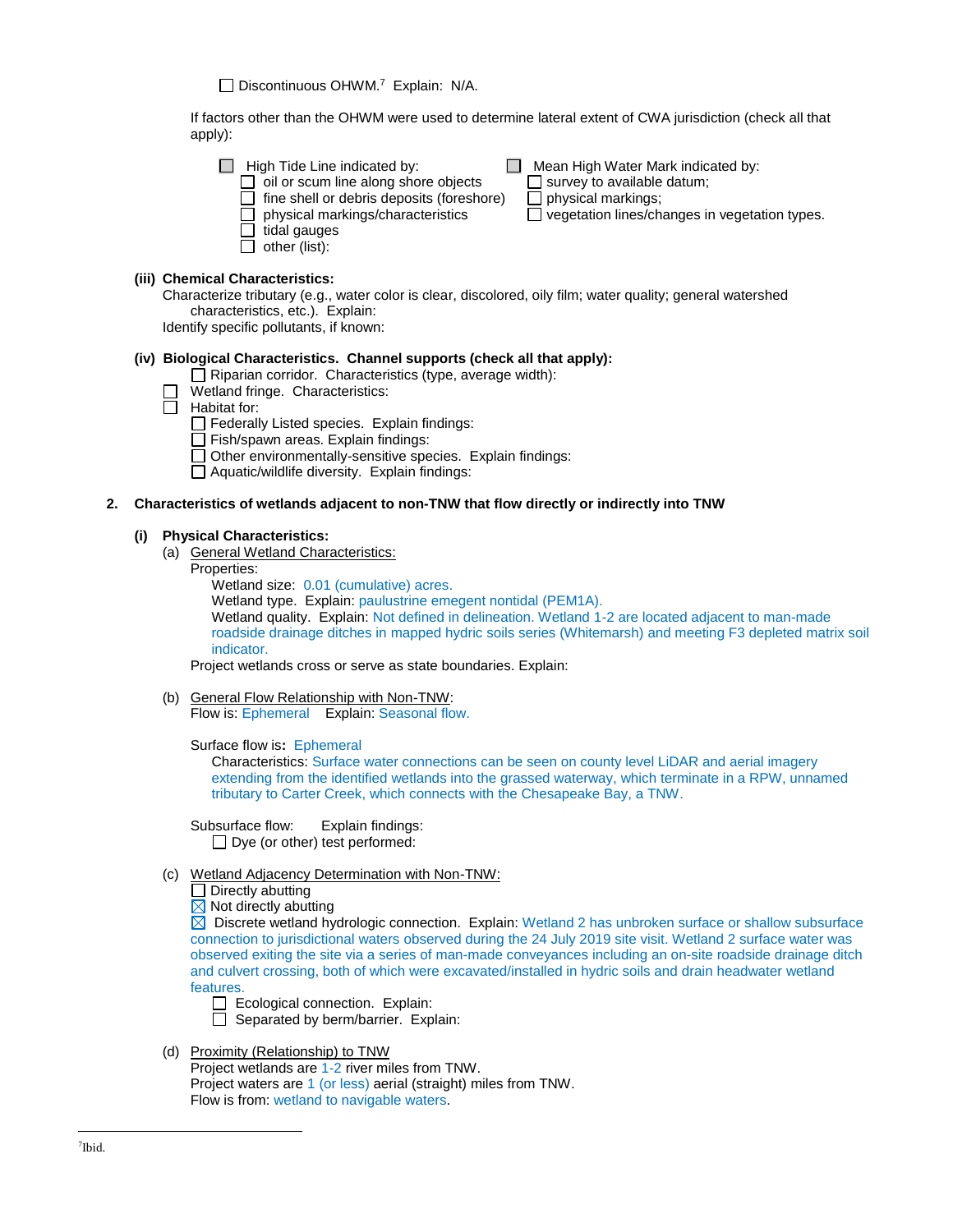Estimate approximate location of wetland as within the 500-year or greater floodplain.

#### **(ii) Chemical Characteristics:**

Characterize wetland system (e.g., water color is clear, brown, oil film on surface; water quality; general watershed characteristics; etc.). Explain: Water clarity was not described however residential activities occur in the neighboring vicinity of the review area along the suburban to urban land-use gradient so the presence of silt and other potential contaminants is presumed present in the wetlands as well. The immediate areas that drain to Wetland 1-2 are single family dwellings, perennial lawn areas, and imperious roadway cover. Identify specific pollutants, if known: None identified in the delineation, however this area should be expected to exhibit moderate levels of pesticide, herbicide, phosphorus, nitrogen, oils and silt from suburban to urban land-uses.

Identify specific pollutants, if known:

#### **(iii) Biological Characteristics. Wetland supports (check all that apply):**

 $\Box$  Riparian buffer. Characteristics (type, average width):

 $\overline{\boxtimes}$ Vegetation type/percent cover. Explain: Wetland 1 is a dominated by switchgrass (*Panicum virgatum*) and panicled bulrish (*Scirpus microcarpus*). Wetland 2 is dominated by Festuca sp., small carpetgrass (*Arthraxon hispidus*) and Virginia buttonweed as documented in the 12 July 2019 JD report and the 24 July 2019 site visit to inspect flagged limits and corresponding wetland delineation data points (DP-1 and DP-4). Percent of dominant species that are OBL, FACW, or FAC is 100% cover in wetlands.

- П Habitat for:
- $\Box$  Federally Listed species. Explain findings:
- $\Box$  Fish/spawn areas. Explain findings:
- $\Box$  Other environmentally-sensitive species. Explain findings:
- $\boxtimes$  Aquatic/wildlife diversity. Explain findings: Aquatic wildlife not described in the delineation however the location of the project site should be expected to be suitable habitat for small vertebrates including amphibians and invertebrates such as crawfish and insects since the both features are headwater waters.

# **3. Characteristics of all wetlands adjacent to the tributary (if any)**

All wetland(s) being considered in the cumulative analysis:

Approximately 0.01 acres in total are being considered in the cumulative analysis.

For each wetland, specify the following:

| Directly abuts? (Y/N) |  | Size (in acres) | Directly abuts? (Y/N) | Size (in acres) |
|-----------------------|--|-----------------|-----------------------|-----------------|
| Wetland               |  | $0.01$ acres    |                       |                 |

Summarize overall biological, chemical and physical functions being performed: **Refer to Section IV.B.**

# **C. SIGNIFICANT NEXUS DETERMINATION**

**A significant nexus analysis will assess the flow characteristics and functions of the tributary itself and the functions performed by any wetlands adjacent to the tributary to determine if they significantly affect the chemical, physical, and biological integrity of a TNW. For each of the following situations, a significant nexus exists if the tributary, in combination with all of its adjacent wetlands, has more than a speculative or insubstantial effect on the chemical, physical and/or biological integrity of a TNW. Considerations when evaluating significant nexus include, but are not limited to the volume, duration, and frequency of the flow of water in the tributary and its proximity to a TNW, and the functions performed by the tributary and all its adjacent wetlands. It is not appropriate to determine significant nexus based solely on any specific threshold of distance (e.g. between a tributary and its adjacent wetland or between a tributary and the TNW). Similarly, the fact an adjacent wetland lies within or outside of a floodplain is not solely determinative of significant nexus.** 

#### **Draw connections between the features documented and the effects on the TNW, as identified in the** *Rapanos* **Guidance and discussed in the Instructional Guidebook. Factors to consider include, for example:**

- Does the tributary, in combination with its adjacent wetlands (if any), have the capacity to carry pollutants or flood waters to TNWs, or to reduce the amount of pollutants or flood waters reaching a TNW?
- Does the tributary, in combination with its adjacent wetlands (if any), provide habitat and lifecycle support functions for fish and other species, such as feeding, nesting, spawning, or rearing young for species that are present in the TNW?
- Does the tributary, in combination with its adjacent wetlands (if any), have the capacity to transfer nutrients and organic carbon that support downstream foodwebs?
- Does the tributary, in combination with its adjacent wetlands (if any), have other relationships to the physical, chemical, or biological integrity of the TNW?

#### **Note: the above list of considerations is not inclusive and other functions observed or known to occur should be documented below:**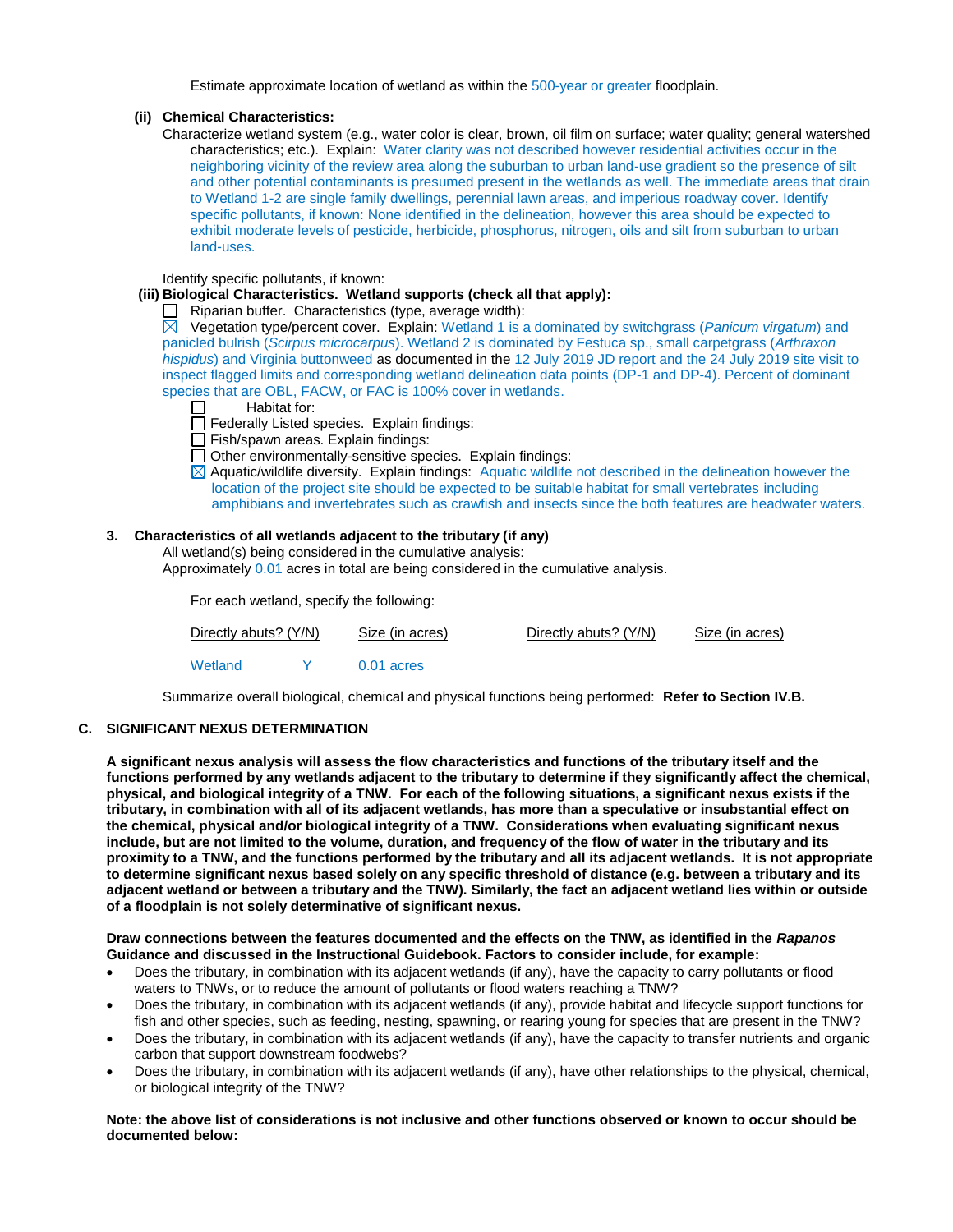- **1. Significant nexus findings for non-RPW that has no adjacent wetlands and flows directly or indirectly into TNWs.** Explain findings of presence or absence of significant nexus below, based on the tributary itself, then go to Section III.D:
- **2. Significant nexus findings for non-RPW and its adjacent wetlands, where the non-RPW flows directly or indirectly into TNWs.** Explain findings of presence or absence of significant nexus below, based on the tributary in combination with all of its adjacent wetlands, then go to Section III.D:
- **3. Significant nexus findings for wetlands adjacent to an RPW but that do not directly abut the RPW.** Explain findings of presence or absence of significant nexus below, based on the tributary in combination with all of its adjacent wetlands, then go to Section III.D:

a. The Corps identified a non-relatively permanent waterway (grassed waterway) that travels from the identified wetlands and into the unnamed tributary of Carter Creek. Once the grassed waterway leaves the property it directly connect with the unnamed tributary to Carter Creek. This terminates into the Carter Creek, which thereafter empties into Chesapeake Bay, a TNW. The wetlands identified as Wetland 2 in the wetland delineation report provided by Wetland Studies and Solutions, Inc. totals 0.01 acres in area.

b. The relevant reach for this wetland complex extends from the wetlands through the grassed waterway which connect with the non-navigable, permanent waterway identified as an unnamed tributary to Carter Creek. The Corps has determined that the point where the non-relatively permanent waterway connects with relatively permanent waterway unnamed tributary to Camp Creek, defines the extent of our review area since similar conditions. In researching historical aerial photography, topo maps, and LiDAR, the Corps has found that the non-RPW identified on-site has a direct connection to the off-site RPW, an unnamed tributary to Carter creek since 1943.

c. The Corps has determined that the evaluated nontidal wetlands, and any other wetlands similarly situated in the watershed, possess minor flood storage capacity due to the relatively small size of their drainage area (approximately 6.87 acres cumulatively). They do have a significant nexus due to the fact that they are the only wetlands present in their immediate drainage area of the review area and there are very few present in the immediate watershed of the unnamed tributary to the Carter Creek. This area of Kent Island within the [Craney Creek-Upper Chesapeake Bay](https://watersgeo.epa.gov/watershedreport/?reachcode=02060002001021&measure=61.709979999999995) watershed has seen an increase to the frequency of flooding in the area due to a lack of riparian corridors in the TNW watershed and in-land migration of tidal estuarine waters from tidal ditches.

d. The physical hydrological connection between Wetland 2 and the downstream TNW are dependent on the amount of precipitation that accumulates on the drainage area, as overland flow into the neighboring grassed waterway is the primary form of hydrologic connection. The Corps has calculated that the drainage area for the wetlands is about 1.4 acres using the USGS topographic map and the reported conditions in the delineation by Wetland Studies and Solutions, Inc. The flow characteristics were not identified in connection with the grassed waterway however the connection to the RPW at the outlet of the grassed waterway can be clearly seen on aerial photography and LiDAR as a defined bed and bank representing an intermittent flow regime. The overland hydrologic connection between the relatively permanent waterways and eventually the downstream TNW identified as the Chesapeake Bay is discrete. Wetland 1 area is connected to the off-site grassed waterway through overland flow such as the outlet of the culvert flowing off-site beneath Virginia Road to a mapped PFO1A wetland system, approximately 0.03 acres in size. The wetlands would only be expected to exhibit a direct connection during seasonal precipitation events including contributed flow of a much larger wetland system adjacent to Wetland 1, but separated by Kent Island South Trail and Maryland Route 8 to the West and Utah Road to the North.

e. Contaminants (nitrogen, pesticides, herbicides, oils and soil) entering the evaluated wetlands due to the neighboring suburban and urban land-use activities (49% low intensity residential development), and from overland flow in the drainage area, are filtered out by the wetlands prior to reaching the non-RPW in which it flows for less than 1 mile before emptying into the unnamed tributary to camp creek which eventually disperses into Carter Creek, and then the Chesapeake Bay which is a TNW. A general function of any such wetland is the filtration of contaminants which are present due to the neighboring land-use activities. It can be reasonably assumed that the contaminants attached to the sediment particles released by erosion and impervious land-use cover activities are being filtered. Wetland 1 is a linear PEM wetland system and provides a much needed filter to prevent contaminants and sediments from entering the watershed. Due to its proximity to the roadside drainage features and surround residential impervious cover activities, the non-rpw stream leaving the project site provides a direct pathway for pollutants such as oil, pesticide, herbicide, nitrogen and suspended sediment downstream to the RPW, which empties into Carter Creek to the larger Chesapeake Bay, a TNW.

f. In reference to the same reasons just cited, organic carbon derived from detritus decomposition, and nutrients within the evaluated wetlands are likely to reach the off-site RPW, and in turn the down slope TNW. These organic carbons are used by downstream organisms as a source of food which increases the overall food chain in the Kent Island Bay area off the Chesapeake Bay. Due to the hydrologic connection, this provides a benefit to the biological food webs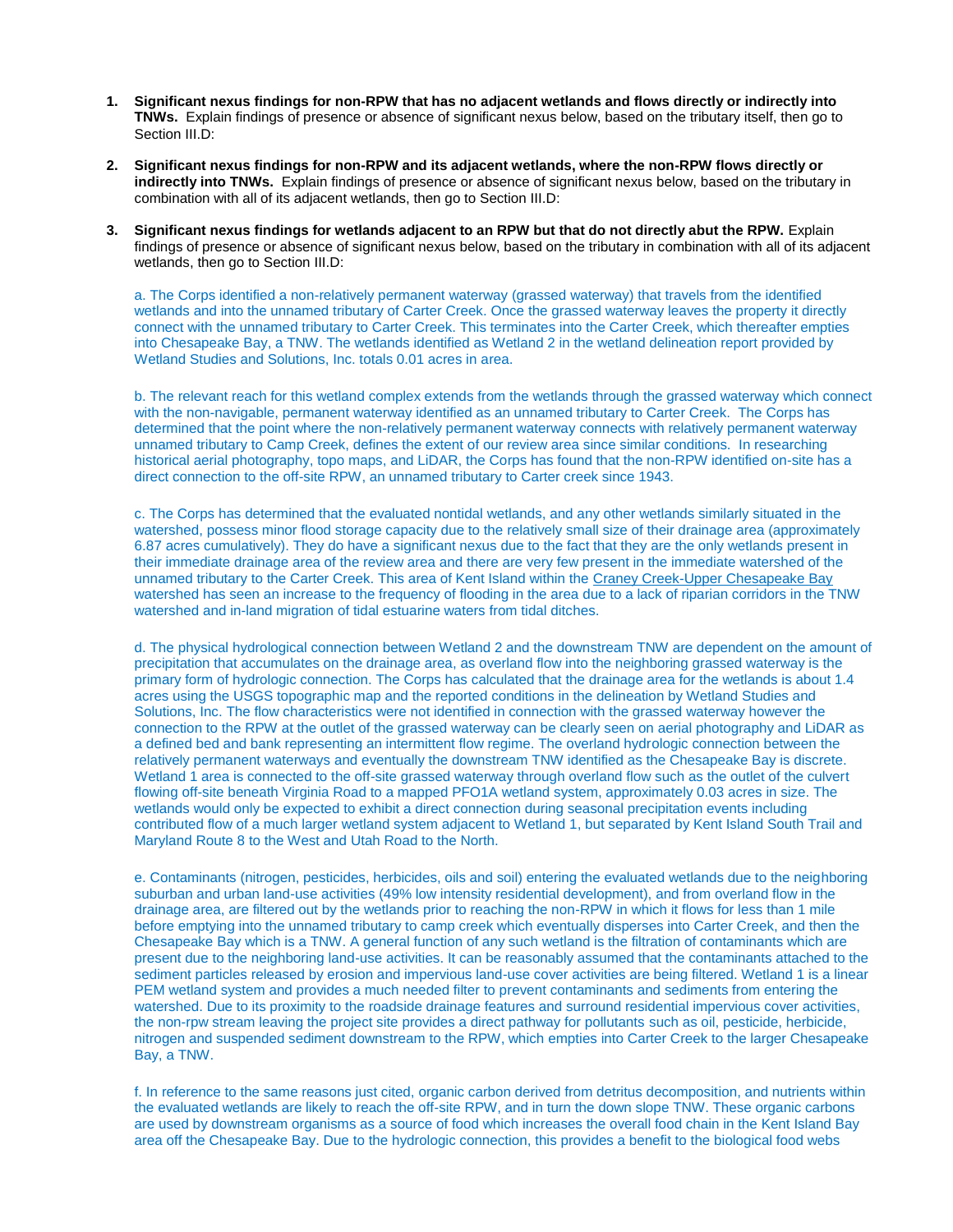within the RPW and TNW. It has been identified by the [EPA Waters GeoViewer](http://ofmpub.epa.gov/waters10/attains_waterbody.control?p_list_id=MD-02130511-T&p_report_type=T&p_cycle=2002) that the Carter Creek is listed as a 303(d) impaired water. There creek has a biological impairment and must be monitored due to high TMDL values associated with fecal coliform, nutrients, and suspended sediment as of 2002. State and Federal endangered mussel habitat is known to occur downstream of where the RPW discharges into the TNW, an estuarine bay. Two water monitoring stations document They are specifically vulnerable to an increase of sediment in the water and the chemicals that they ingest while filtering the water they live in. The wetlands provide a biological significant nexus to the TNW by filtering out these contaminants that would otherwise enter the TNW and adversely affect the biological integrity of downstream TNW's.

g. Based on the above, the Corps has determined that the wetland identified as Wetland 2 (totaling 0.01 acres) as described in the wetland delineation report possess more than a speculative capacity to provide a substantial or measurable effect on the biological, chemical and physical integrity of the proximate TNW.

h. The wetlands identified as Wetland 1 (totaling 0.03 acres) does not exhibit a significant nexus to downstream TNW. It is a natural depression in the lot. The rim of the wetlands appear (pictures provided by applicant and on LIDAR) to be higher than the surrounding area and no discrete connections could be observed when looking on-site by the consultant, at historical aerial photographs nor on LiDAR maps, it is therefore non-jurisdictional as it does not possess a significant nexus to the downstream TNW.

# **D. DETERMINATIONS OF JURISDICTIONAL FINDINGS. THE SUBJECT WATERS/WETLANDS ARE (CHECK ALL THAT APPLY):**

**1. TNWs and Adjacent Wetlands.** Check all that apply and provide size estimates in review area:  $\Box$  TNWs:

 $\Box$  Wetlands adjacent to TNWs:

# **2. RPWs that flow directly or indirectly into TNWs.**

- □ Tributaries of TNWs where tributaries typically flow year-round are jurisdictional. Provide data and rationale indicating that tributary is perennial:
- Tributaries of TNW where tributaries have continuous flow "seasonally" (e.g., typically three months each year) are jurisdictional. Data supporting this conclusion is provided at Section III.B. Provide rationale indicating that tributary flows seasonally:

Provide estimates for jurisdictional waters in the review area (check all that apply):

Tributary waters:

**Other non-wetland waters: acres.** 

Identify type(s) of waters:

# **3. Non-RPWs<sup>8</sup> that flow directly or indirectly into TNWs.**

Waterbody that is not a TNW or an RPW, but flows directly or indirectly into a TNW, and it has a significant nexus with a TNW is jurisdictional. Data supporting this conclusion is provided at Section III.C.

Provide estimates for jurisdictional waters within the review area (check all that apply):

□ Tributary waters:

 $\overline{\Box}$  Other non-wetland waters:

Identify type(s) of waters:

# **4. Wetlands directly abutting an RPW that flow directly or indirectly into TNWs.**

- $\Box$  Wetlands directly abut RPW and thus are jurisdictional as adjacent wetlands.
	- Wetlands directly abutting an RPW where tributaries typically flow year-round. Provide data and rationale indicating that tributary is perennial in Section III.D.2, above.

Provide rationale indicating that wetland is directly abutting an RPW:

Wetlands directly abutting an RPW where tributaries typically flow "seasonally." Provide data indicating that tributary is seasonal in Section III.B and rationale in Section III.D.2, above. Provide rationale indicating that wetland is directly abutting an RPW:

Provide acreage estimates for jurisdictional wetlands in the review area:

# **5. Wetlands adjacent to but not directly abutting an RPW that flow directly or indirectly into TNWs.**

 $\Box$  Wetlands that do not directly abut an RPW, but when considered in combination with the tributary to which they are adjacent and with similarly situated adjacent wetlands, have a significant nexus with a TNW are jurisidictional. Data supporting this conclusion is provided at Section III.C.

Provide acreage estimates for jurisdictional wetlands in the review area:

 $\overline{a}$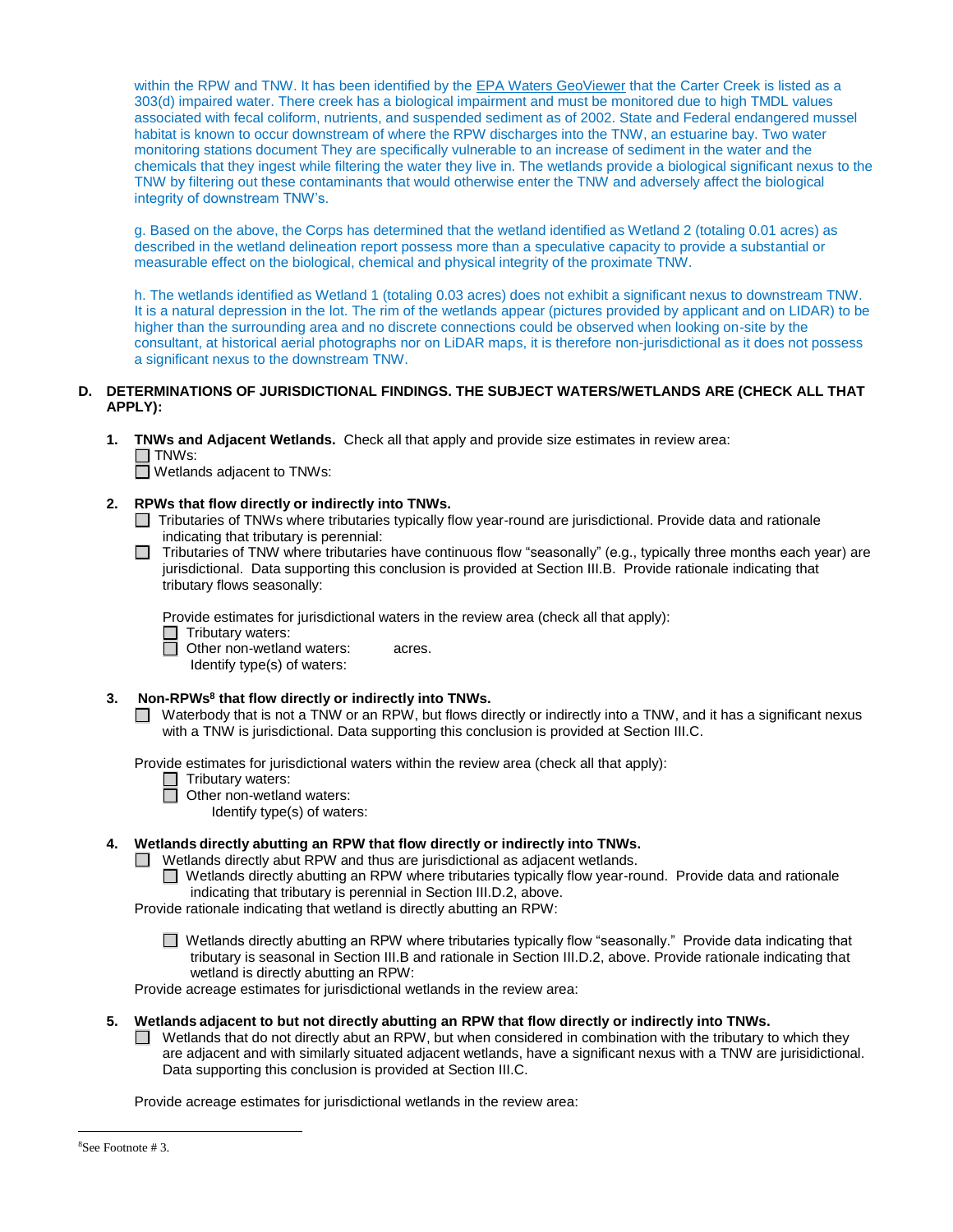# **6. Wetlands adjacent to non-RPWs that flow directly or indirectly into TNWs.**

 $\boxtimes$  Wetlands adjacent to such waters, and have when considered in combination with the tributary to which they are adjacent and with similarly situated adjacent wetlands, have a significant nexus with a TNW are jurisdictional. Data supporting this conclusion is provided at Section III.C.

Provide estimates for jurisdictional wetlands in the review area: Wetland 2 is approximately 0.01 acres in size.

# **7. Impoundments of jurisdictional waters.<sup>9</sup>**

- As a general rule, the impoundment of a jurisdictional tributary remains jurisdictional.
- $\Box$  Demonstrate that impoundment was created from "waters of the U.S.," or
- Demonstrate that water meets the criteria for one of the categories presented above (1-6), or
- $\Box$ Demonstrate that water is isolated with a nexus to commerce (see E below).

#### **E. ISOLATED [INTERSTATE OR INTRA-STATE] WATERS, INCLUDING ISOLATED WETLANDS, THE USE, DEGRADATION OR DESTRUCTION OF WHICH COULD AFFECT INTERSTATE COMMERCE, INCLUDING ANY SUCH WATERS (CHECK ALL THAT APPLY):<sup>10</sup>**

 $\Box$  which are or could be used by interstate or foreign travelers for recreational or other purposes.

- from which fish or shellfish are or could be taken and sold in interstate or foreign commerce.
- П which are or could be used for industrial purposes by industries in interstate commerce.
- П Interstate isolated waters.Explain:
- Other factors. Explain:

#### **Identify water body and summarize rationale supporting determination:**

Provide estimates for jurisdictional waters in the review area (check all that apply):

- Tributary waters:
- **Other non-wetland waters:** ┌─
	- Identify type(s) of waters:
- Wetlands:

# **F. NON-JURISDICTIONAL WATERS, INCLUDING WETLANDS (CHECK ALL THAT APPLY):**

- $\Box$  If potential wetlands were assessed within the review area, these areas did not meet the criteria in the 1987 Corps of Engineers Wetland Delineation Manual and/or appropriate Regional Supplements.
	- Review area included isolated waters with no substantial nexus to interstate (or foreign) commerce.

Prior to the Jan 2001 Supreme Court decision in "*SWANCC*," the review area would have been regulated based solely on the "Migratory Bird Rule" (MBR).

# **Waters do not meet the "Significant Nexus" standard, where such a finding is required for jurisdiction. Explain:** Wetland 1

Other: (explain, if not covered above):

Provide acreage estimates for non-jurisdictional waters in the review area, where the sole potential basis of jurisdiction is the MBR factors (i.e., presence of migratory birds, presence of endangered species, use of water for irrigated agriculture), using best professional judgment (check all that apply):<br>  $\Box$  Non-wetland waters (i.e., rivers, streams):

- □ Non-wetland waters (i.e., rivers, streams):<br>□ Lakes/ponds:
	- Lakes/ponds:

Other non-wetland waters: List type of aquatic resource:

Wetlands: П

Provide acreage estimates for non-jurisdictional waters in the review area that do not meet the "Significant Nexus" standard, where such a finding is required for jurisdiction (check all that apply):

 $\Box$  Non-wetland waters (i.e., rivers, streams):

 $\Box$ Lakes/ponds:

Other non-wetland waters: acres. List type of aquatic resource:

 $\overline{\boxtimes}$  Wetlands: 0.02 acres

# **SECTION IV: DATA SOURCES.**

 $\overline{a}$ <sup>9</sup> To complete the analysis refer to the key in Section III.D.6 of the Instructional Guidebook.

**<sup>10</sup> Prior to asserting or declining CWA jurisdiction based solely on this category, Corps Districts will elevate the action to Corps and EPA HQ for review consistent with the process described in the Corps/EPA** *Memorandum Regarding CWA Act Jurisdiction Following Rapanos.*